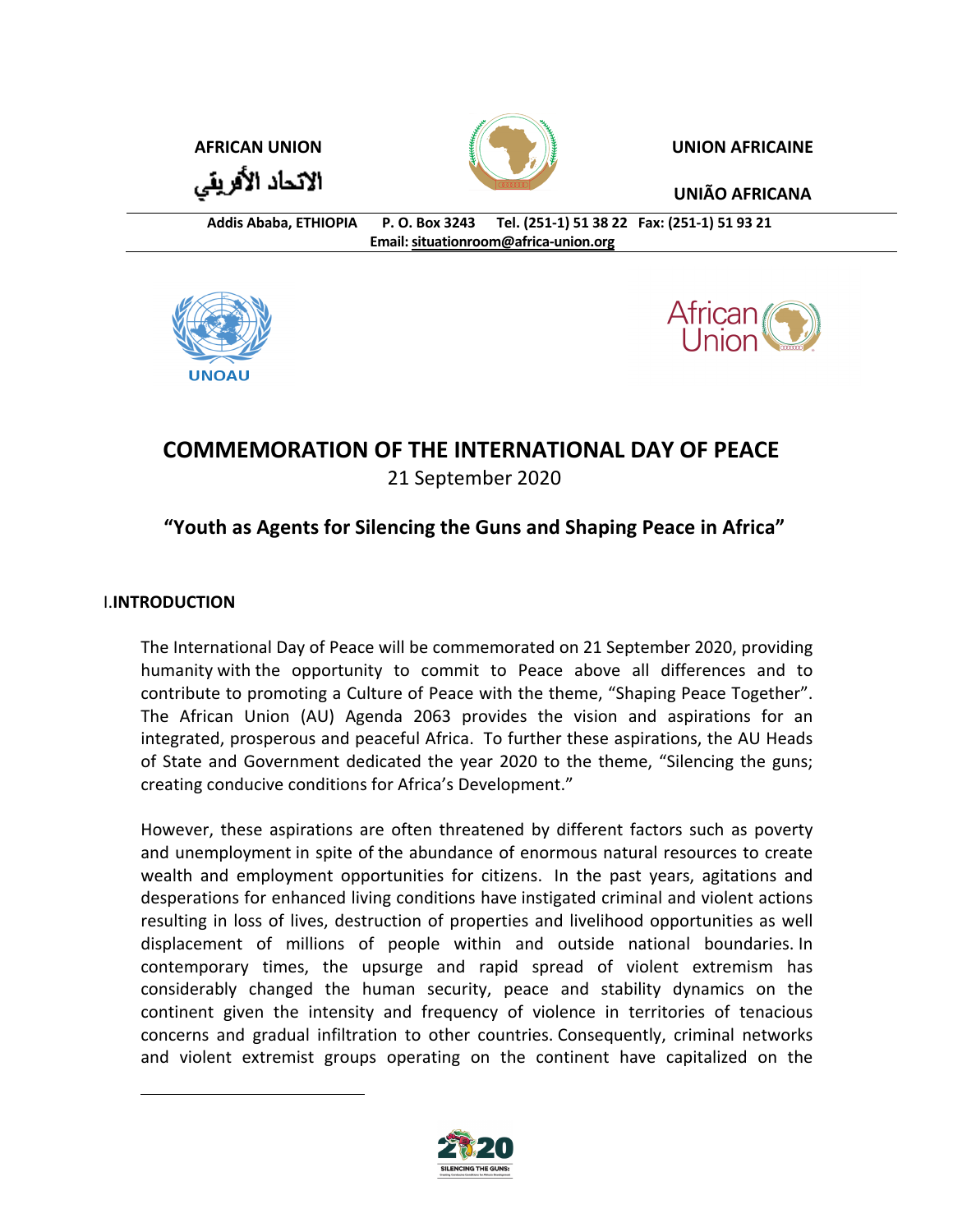structural vulnerabilities of the population to propagate their ideology and recruit people including youth into their ranks. Cognizant of the need to transform the myriad issues that threaten peace and security, various policy frameworks such as the AU Constitutive Act and the Protocol Relating to the Establishment of the Peace and Security Council (PSC) provide for inclusivity in dealing with conflict and ensuring peace.

Africa has the youngest and fastest growing population in the world. Estimated at 60%, the youth demographic of the continent if adequately harnessed poses great potentials for the actualization of the AU vision. It is in this context, that the AU adopted the African Youth Charter (AYC) in July 2006 to foster youth inclusivity in the actualization of the continent's aspirations. Specifically, Article 17 of the AYC encourages the meaningful participation of youth in peace and security across seven broad areas which resonates with the five pillars of UN Security Council Resolution (UNSCR) 2250, which was adopted in December 2015, and subsequent UNSCR resolutions including 2419 (2018) and 2535 (2020). These policy instruments pave the way for the development of concrete youth-centered policies and programmes aimed at contributing to the elimination of stereotypes against youth and also advocating for their increased participation and representation in peacebuilding. Within this context, the Peace and Security Department of the African Union Commission in collaboration with the United Nations Office to the African Union (UNOAU) will commemorate the International Day of Peace (Peace Day) 2020 on the theme "Youth as Agents for Silencing the Guns and Shaping Peace in Africa".

#### II.**RATIONALE**

Young Africans are often perceived as violent due to the involvement of a small fraction of them in violent conflict, unrest and crime, with limited recognition and appreciation for the immense roles played by a majority of them to tackle vulnerabilities, promote peace, resilience and social cohesion. However, in recent times, the AU and UN have embraced a paradigm shift by recognizing youth contributions to peacebuilding and encouraging the meaningful participation of youth as social agents for peace. In this regard, the AUC's Peace and Security Department (PSD) launched the Youth for Peace Africa Program in September 2018 with the primary objective of facilitating the meaningful participation of youth at all levels of peacebuilding in Africa. The program advocated and secured the inaugural open session of the PSC on Youth, Peace and Security (YPS) in November 2018. In recognition of the contributions of youth to peace and security, the PSC in its 807<sup>th</sup> communiqué of  $8<sup>th</sup>$  November 2018 requested the Commission to conduct a study on the roles and contributions of youth to peace and security in Africa as well as finalize the development of a continental framework on youth, peace and security.

In recognition of the important roles and contributions of African youth in the

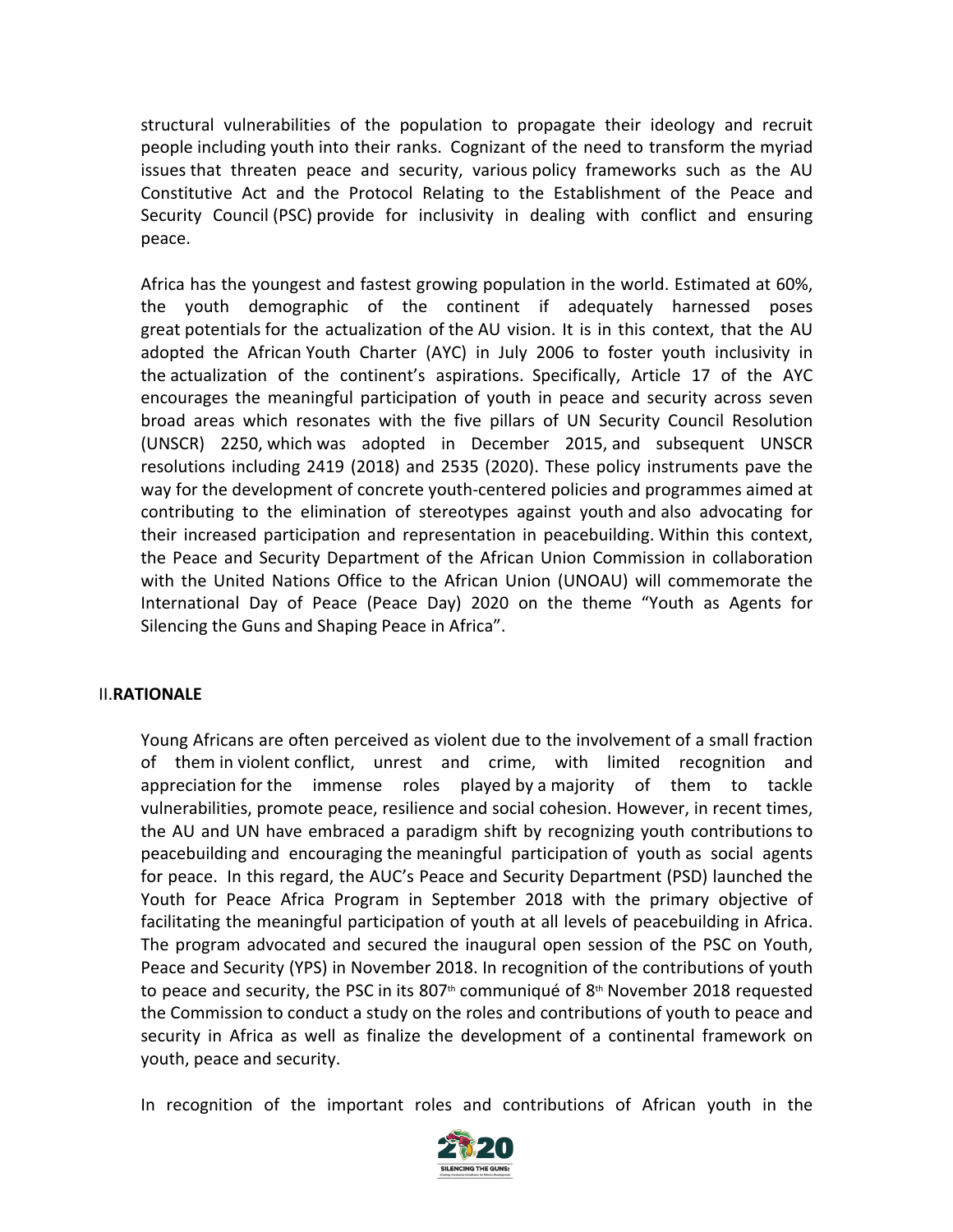promotion of peace, security and stability in Africa, within the framework of the AU Master Roadmap (AUMR) of Practical Steps to Silence the Guns in Africa and the afore mentioned AU and UN policies, the PSC at its 933<sup>rd</sup> meeting of 23<sup>rd</sup> June 2020 endorsed the study report and adopted the Continental YPS Framework and its 10 year implementation plan. The study report highlights the diverse contributions by youth to peace and security despite enormous challenges and proffers policy and programmatic recommendations to enhance youth related interventions in preventing and responding to conflict. The Continental YPS Framework provides the normative guidance to youth, Member States and RECs/RMs for the development and implementation of youth-centered and led strategic plans of actions to ensure the inclusivity of youth at policy design, implementation and monitoring of peacebuilding interventions.

In the past years, various actions have been taken by several stakeholders including the UN, AU, Regional Economic Communities (RECs) and Regional Mechanisms (RMs), Member States and Civil Society groups etc. to create awareness, as well as promote social cohesion, dialogue and tolerance with a focus on the important roles that youth can play in these processes. Considering contemporary developments on the continent, including the COVID- 19 pandemic and its serious impact globally and in Africa, the global economic crisis and climate change, it can be expected that the social-economic and political challenges will increase, with specific impact on the youth. It is necessary to approach these challenges with renewed emphasis on the youth, especially with a focus on how they can be involved in preventing conflict and sustaining peace. It is therefore essential that all stakeholders and partners have a common understanding as well as enhance synergy, coordination, collaboration and complementarity in programmes and processes, not only to empower the youth but also to ensure their meaningful participation in the implementation of the Continental YPS Framework and its 10-year implementation plan.

#### III.**GOAL AND OBJECTIVES**

In commemoration of the Peace Day on  $21<sup>st</sup>$  September 2020, the AU-PSD, in partnership with the UNOAU and IPSS will organize a webinar with the goal to engage "Youth as agents for Silencing the Guns and Shaping Peace in Africa" within the context of the YPS Framework and its implementation plan.

The objectives of the webinar will be to:

- Disseminate the Continental YPS Framework and findings of the Study Report on the Roles and Contributions of Youth to Peace and Security in Africa;
- Promote a platform for shared understanding between diverse stakeholders for collaboration, coordination and complementarity on the implementation of the Continental YPS Framework;
- Elicit recommendations on key strategies to facilitate the domestication and implementation of YPS Framework.